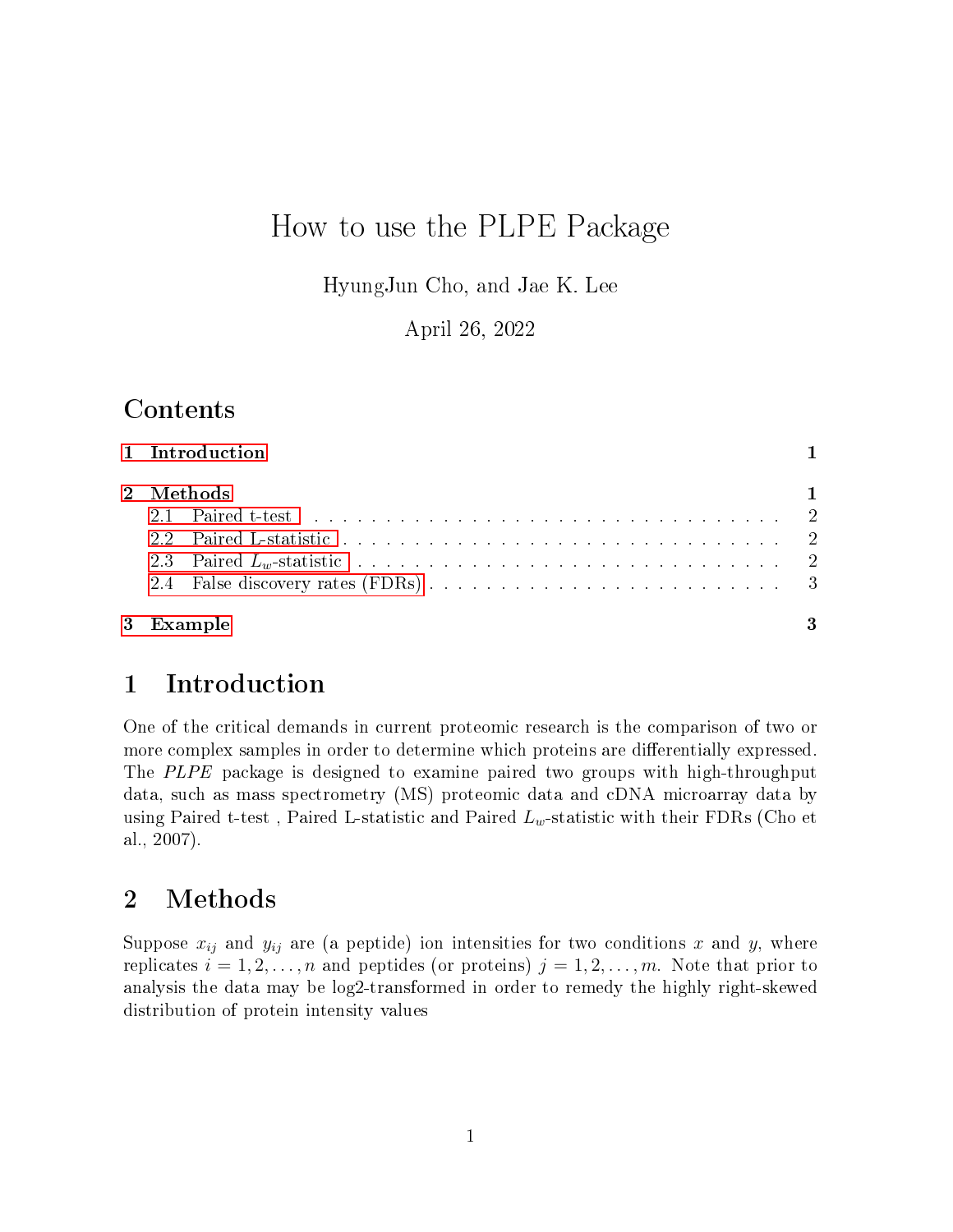#### <span id="page-1-0"></span>2.1 Paired t-test

Then for each protein  $j$ , the paired t-test statistic is:

$$
t_j = \frac{d_j}{\sqrt{s_j^2/n}}\tag{1}
$$

where  $d_{ij} = (x_{ij} - y_{ij}), d_j = \sum_i d_{ij}/n$ , and  $s_j^2 = \sum_i (d_{ij} - d_j)/(n - 1)$ . The statistical significance of each protein can then be obtained from the observed  $t$ -statistics of which the p-value is often adjusted for multiple comparisons. Note that the sample variance  $s_j^2$ is derived based only on the replicated observations of peptide  $j$ , which can be considerably variable and inaccurate with a small sample size. Due to this, the paired  $t$ -test is often underpowered and unreliable when data is lowly replicated.

#### <span id="page-1-1"></span>2.2 Paired L-statistic

In order to more reliably identify differentially expressed peptides from pair-labeled LC- $MS/MS$  data, the *L*-statistic is defined as:

$$
L_j = \frac{\delta_j}{\sqrt{\tau_j^2}}\tag{2}
$$

where  $\delta_j$  is the median of paired differences. which reduces the effect of outliers. Borrowing the error information of adjacent-intensity proteins, the variance  $(\tau_j^2)$  is estimated based on local pooled error estimates (Cho et al. 2007).

### <span id="page-1-2"></span>2.3 Paired  $L_w$ -statistic

The variance estimate for the above L-statistic is based solely on the pooled error variance of adjacent intensity proteins. While the LPE estimate has a shrinkage effect toward the mean of (local) error variances, this effect is not sensitive enough to capture the innate biological variability of individual proteins among different biological subjects. Thus, in order to optimize the error estimates between individual and LPEs, we introduce the  $Lw$ -statistic which uses a weighted variance estimate between the two variance estimates. That is, the  $Lw$ -statistic on the paired LC-MS/MS data with a weight,  $w$ , is defined as:

$$
L_{wj} = \frac{\delta_j}{\sqrt{(1 - w)\tau_j^2 + ws_j^2/n}}
$$
\n(3)

where  $0 \leq w \leq 1$  is the weight parameter between individual variance estimates or pooling variance estimates.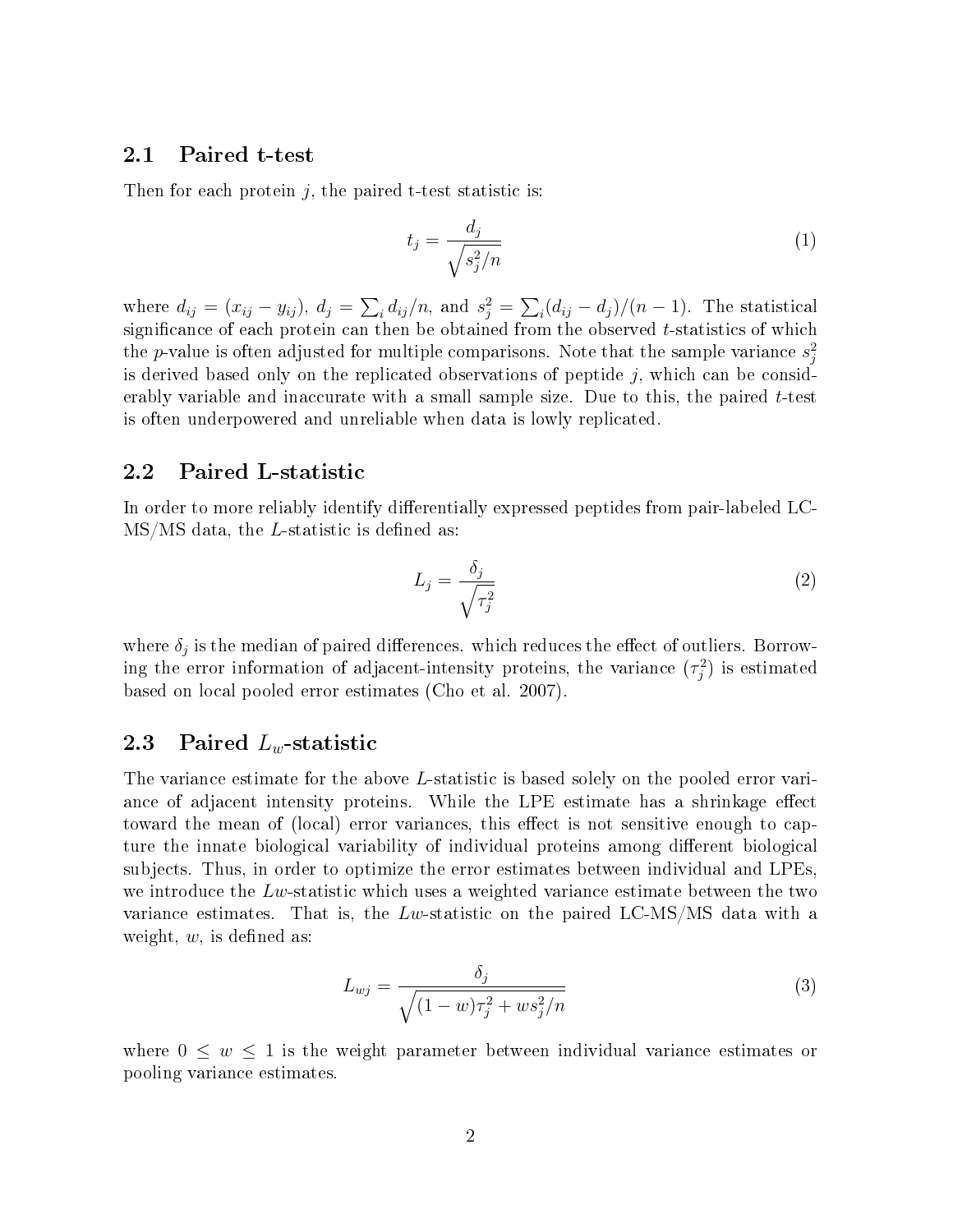#### <span id="page-2-0"></span>2.4 False discovery rates (FDRs)

Raw p-values corresponding to the above L- or  $L<sub>w</sub>$ -statistics can be obtained for all observed proteins if an underlying data distribution is assumed to be well-behaved, e.g., a Gaussian distribution. We control the FDR to determine a threshold of  $L$ - or  $Lw$ statistics based on a rank-invariant resampling technique. We estimate FDRs using the resampled null data sets, as decribed in Cho et al. (2007).

### <span id="page-2-1"></span>3 Example

For demonstration, we use LC-MS/MS data for platelet MPs. This data set consists of 62 peptides and three replicates of two different paired samples. For details, refer to the paper of Garcia et al. (2005).

To run PLPE, the data can be prepared as follows.

```
> library(PLPE)
> data(plateletSet)
> x <- exprs(plateletSet)
> x <- log2(x) #and any normalization
> cond <- c(1, 2, 1, 2, 1, 2) #two different samples
> pair < -c(1, 1, 2, 2, 3, 3) #pairing
> design <- cbind(cond, pair)
```
The above data was log-transformed with base 2, assuming to be normalized by an appropriate method. Two different samples and their pairing are indicated in the design matrix. Thus, data and design matrices  $(x \text{ and } design)$  are the required inputs for the main function lpe.paired. Another useful argument is  $q$ , which is the percentage of interval partitions for pooling peptides with similar intensities. The value 0.1 indicates that each interval contains 10% of the data. The details can be found at the paper of Cho et al. (2007). The test statistics and false discovery rates (FDRs) can be computed by the following commands.

```
> out <- lpe.paired(x=x, design=design, q=0.1,data.type="ms") #Compute test statistics
> out.fdr <- lpe.paired.fdr(x, obj=out) #Compute FDRs
> out$test.out[1:10,]
```
A M var.L L.stat p.value.L var.t 1 24.44489 -0.68674738 0.2043176 -1.51930205 0.1286865 0.118090527 2 24.26340 0.10855622 0.2043176 0.24016064 0.8102057 0.017343090 3 20.85696 0.02931575 0.6063909 0.03764651 0.9699695 0.170649087 4 21.06345 0.38155812 0.5555438 0.51191936 0.6087074 0.233067978 5 20.12792 1.31553951 0.8527625 1.42458985 0.1542758 0.517247714 6 21.52744 0.37835569 0.5075633 0.53107416 0.5953674 0.049571653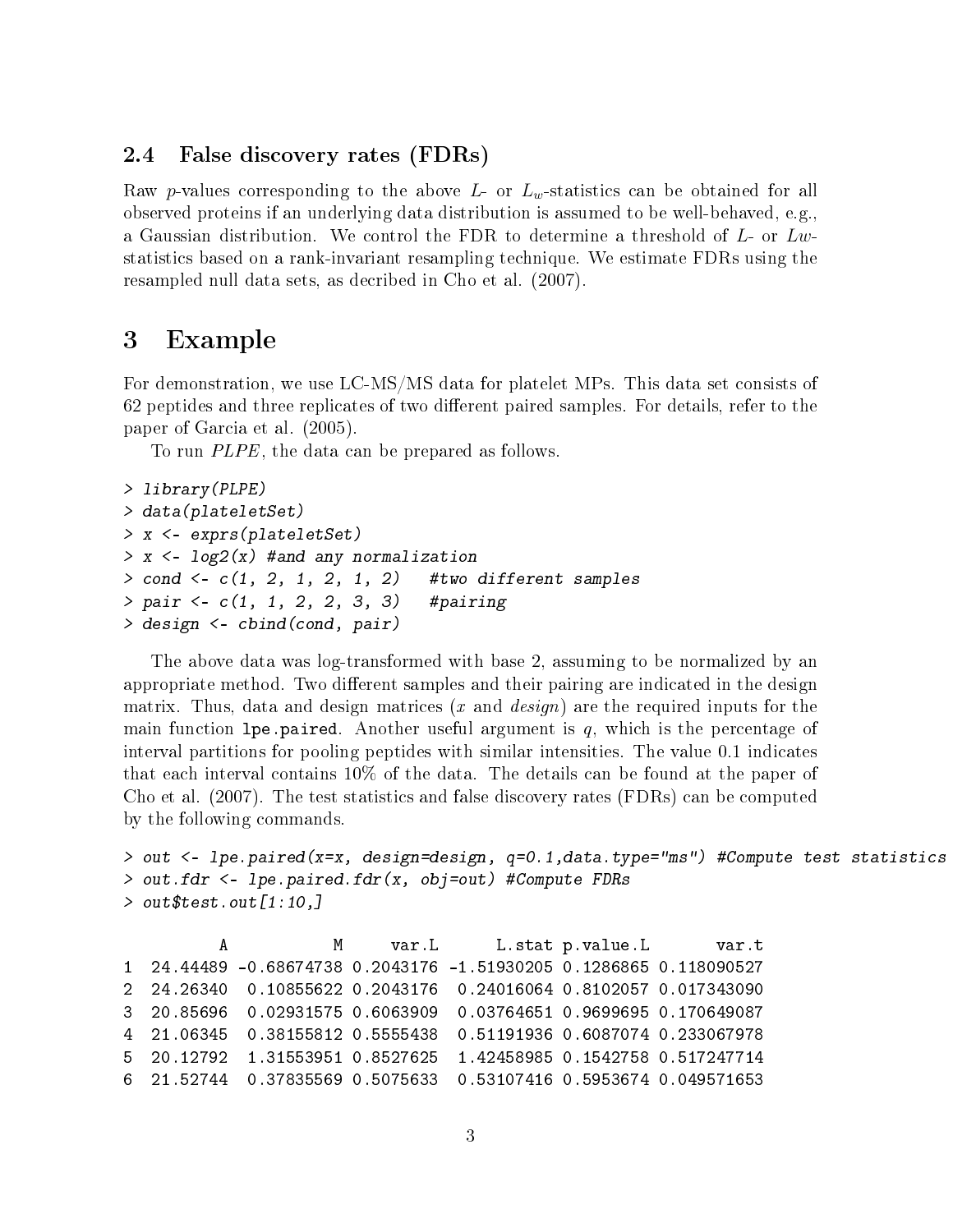7 21.51976 -0.37160470 0.5076349 -0.52156143 0.6019757 0.279125178 8 19.68920 0.96394185 1.0237903 0.95267622 0.3407541 0.319240267 9 21.56502 -1.10398634 0.5074147 -1.54982326 0.1211839 0.013898401 10 21.72789 0.19906429 0.5090750 0.27899889 0.7802457 0.004570286 t.stat p.value.t var.Lw Lw.stat p.value.Lw 1 -3.543818738 0.07122412 0.1612041 -1.7104446 0.08718368 2 NA 2.00000000 0.1108303 0.3260809 0.74436313 3 NA 0.14514775 0.3885200 0.0470321 0.96248765 4 NA NA 0.3943059 0.6076368 0.54342838 5 0.278728050 NA 0.6850051 1.5894870 0.11195048 6 0.000000000 NA 0.2785675 0.7168612 0.47345975 7 0.281718683 0.12854526 0.3933800 -0.5924818 0.55352798 8 1.203655035 0.00000000 0.6715153 1.1763130 0.23946984 9 -0.476697864 0.92687351 0.2606566 -2.1623669 0.03058991 10 0.003959108 -0.78566721 0.2568226 0.3928047 0.69446371

> out.fdr\$FDR[1:10,]

|                |                         | FDR.L | Lw FDR.Lw                               |  |
|----------------|-------------------------|-------|-----------------------------------------|--|
| 1.             | -1.51930205 0.2037037   |       | $-1.7104446$ 1.037037                   |  |
| $\overline{2}$ | 0.24016064 1.0185185    |       | 0.3260809 1.037037                      |  |
| 3              | 0.03764651 1.0015432    |       | 0.0470321 1.003036                      |  |
| 4              | 0.51191936 1.0185185    |       | 0.6076368 1.037037                      |  |
| 5              | 1.42458985 0.3395062    |       | 1.5894870 1.037037                      |  |
| 6              | 0.53107416 1.0185185    |       | 0.7168612 1.037037                      |  |
| 7              | $-0.52156143$ 1.0185185 |       | $-0.5924818$ 1.037037                   |  |
| 8              | 0.95267622 1.0185185    |       | 1.1763130 1.037037                      |  |
| 9              | $-1.54982326$ 0.2546296 |       | -2.1623669 0.000000                     |  |
| 10             |                         |       | 0.27899889 1.0185185 0.3928047 1.037037 |  |
|                |                         |       |                                         |  |

>

The output from lpe.paired contains MA tranformed data and several test statistics, including their variance estimates and naive  $p$ -values. The  $Lw$  statistics are computed by the weighted average of the variance estimates for the L- and t-tests (Cho et al. 2007). The default for the weight is 0.5, which can adjusted by a user. The output from lpe.paired.fdr contains FDRs for the  $L$ - and  $Lw$ -test, including their test statistics. Choosing a small FDR value, we can determine a corresponding cutoff value of the statistics.

### Reference